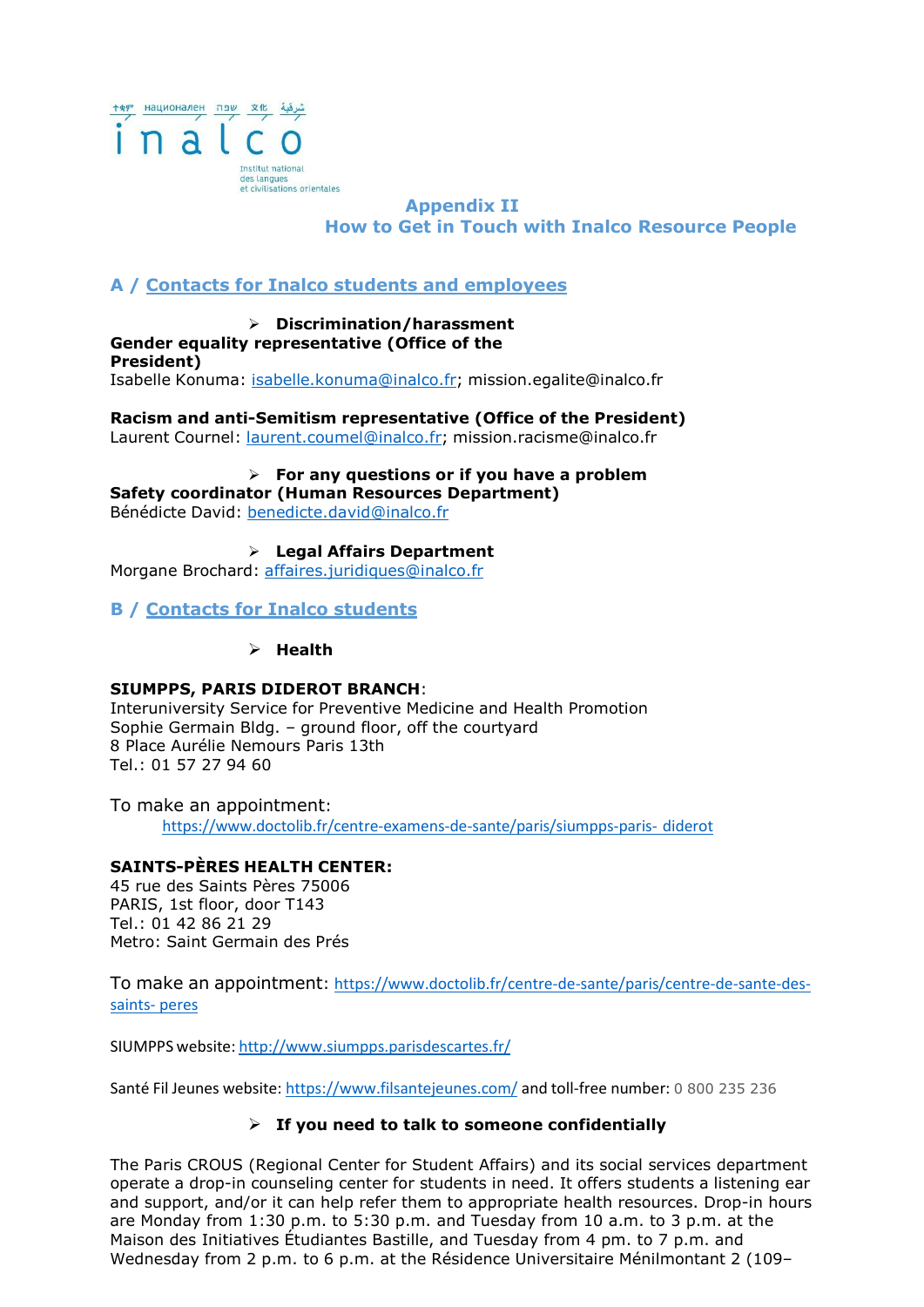111, rue de Ménilmontant – 75020 Paris). These free, confidential sessions are provided by a clinical psychologist from APASO-Paris.

Contact Tel.: 01.40.47.55.47 [etudiants@apaso.fr](mailto:etudiants@apaso.fr)

#### **If you are an exiled student wishing to meet with a psychologist (until December 2020)**

There is a counseling center that caters to exiled students. It is staffed by Olivia Colo, a clinical psychologist.

Contact: [olivia.colo@inalco.fr](mailto:olivia.colo@inalco.fr)

### **If you are a student with a disability**

**Disability Office** [handicap@inalco.fr](mailto:handicap@inalco.fr)

## **Social workers**

The social workers affiliated with Inalco are Ms. Guerinat and Ms. Jameau. They are available to meet with students in office 3.35 on Wednesdays (Ms. Guerinat) and Fridays (Ms. Jameau) during drop-in hours from 9:30 to noon and by appointment from 2 p.m. to 5 p.m.

### **Organizations**

- AAEALO (Association des anciens élèves et amis des langues orientales – Association of Friends and Alumni of Langues O'): [alumni@inalco.fr](mailto:alumni@inalco.fr)
- ADET (Association des étudiants de turcologie Association of Turkish Studies Students): [assoadet@gmail.com](mailto:assoadet@gmail.com)
- AFRINALCO (Association des étudiants du département Afrique de l'Inalco – Association of Inalco's Africa Department Students): [afrinalco@gmail.com](mailto:afrinalco@gmail.com)
- Al-Wissal (Association des étudiants du département Études arabes – Association of Arab Studies Department Students): [wissal.inalco@gmail.com](mailto:wissal.inalco@gmail.com)
- AMÉRIQUES (Association des étudiants de la section Langues et Cultures des Amériques – Association of Students of the Languages and Cultures of the Americas Section): [ameriques.inalco@gmail.com](mailto:ameriques.inalco@gmail.com)
- BABEL (Bazar Associatif Bigarré des étudiants des Langues O' Mixed Bazaar of Langues O' Students): [associationbabel.inalco@gmail.com](mailto:associationbabel.inalco@gmail.com)
- BDE Inalco (Bureau des Étudiants de l'Inalco Inalco Student Board): [inalcobde@gmail.com](mailto:inalcobde@gmail.com)
- Chin'alco (Association des étudiants du département Études chinoises – Association of Chinese Studies Department Students) [association.chinalco@gmail.com](mailto:association.chinalco@gmail.com)
- CONFLUENCES TIBETAINES (Association des étudiants de la section tibétain de l'Inalco – Association of Inalco's Tibetan Section Students): [confluencestibetaines@gmail.com](mailto:confluencestibetaines@gmail.com)
- Dejima (Association des étudiants du département Études japonaises – Association of Japanese Studies Department Students): [dejima.asso@gmail.com](mailto:dejima.asso@gmail.com)
- KURD'ÎNALCO (Association des étudiants de la section Kurde Association of Kurdish Section Students): [inalcokurd@gmail.com](mailto:inalcokurd@gmail.com)
- Promethei (Association des étudiants de la filière Relations Internationales – Association of International Relations Section Students) [associationpromethei@gmail.com](mailto:associationpromethei@gmail.com)
- RUSSINALCO (Association des étudiants du département Russie de l'Inalco – Association of Inalco's Russian Studies Department